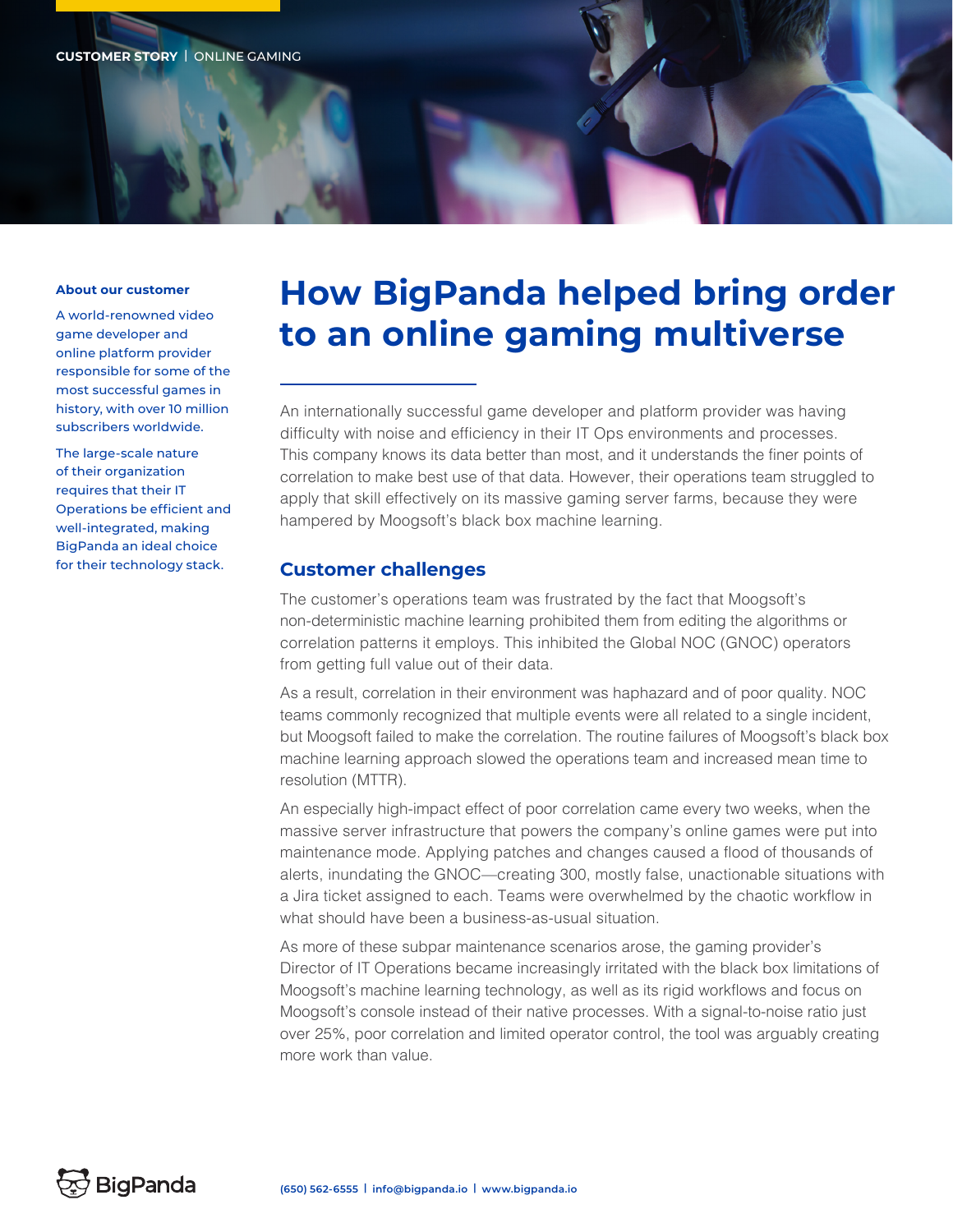

### **Customer objectives**



### **Enhance control over correlation**

Operators can see, edit and tweak correlation patterns using Open Box Machine Learning



### **Increase value of existing tools**

NOCs can get more value out of their existing tooling with improved correlation and simplified means of making changes



## **Improve uptime and user experience**

Satisfying a demanding user base increases average revenue per user and customer loyalty



Improving signal-to-noise ratio increases the NOC's ability to respond to incidents before they are escalated



### **Autonomous operations**

BigPanda often detects and auto-remediates incidents in less than a minute

### **The BigPanda solution**

The Director of IT challenged BigPanda to improve their overall challenges with event, incident and problem management.

Within an eight-week Proof of Value (PoV) with BigPanda, the gaming provider experienced:

- **– Rapid uptake:** An engineer at the gaming provider was able to integrate their core monitoring pipeline with BigPanda in just a few hours. In fact, he was also able to set up several integrations, including SolarWinds, on the first day. These integrations had taken years to implement with Moogsoft.
- **– Automated bi-directional ticketing:** BigPanda's Open Integration Hub automatically generates Jira tickets and auto-remedies many issues in under a minute.
- **– Demonstrable results:** After standing up the PoV, BigPanda ran side-by-side in production with Moogsoft for 10 days. Just a few hours in, dozens of the customer's engineers were so pleased with BigPanda's Open Box Machine Learning and ease of use that they abandoned Moogsoft right in the middle of the PoV.

The gaming provider went live with BigPanda within 12 weeks of the initial contract signature and never looked back. Within the first 30 days, they were able to achieve a 99.9% compression rate. More importantly, they improved their signal-to-noise ratio from just over 25% to more than 75% within two quarters.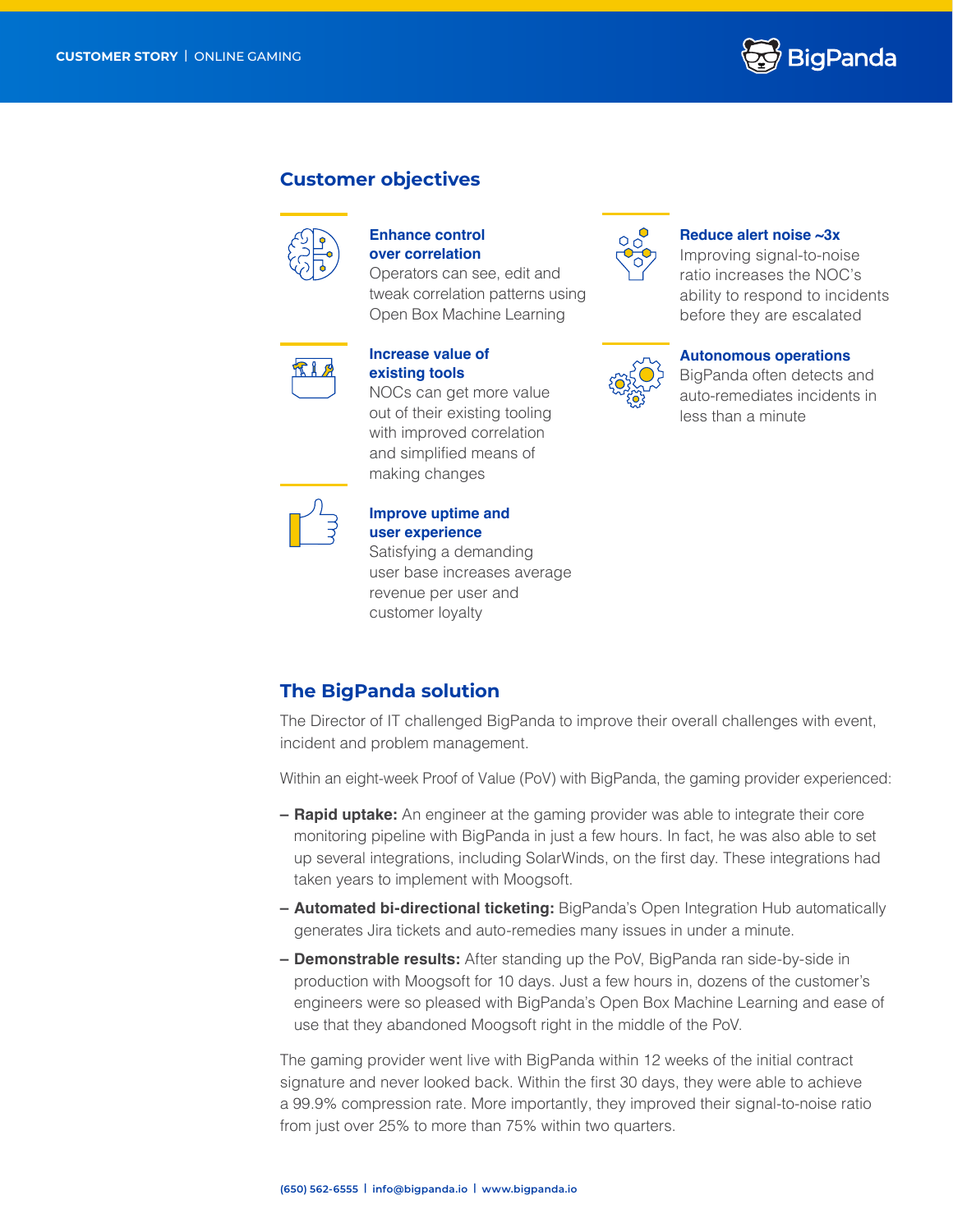

### **Building blocks to improved event correlation**

| The objective                        | - Improve performance and availability of business services                                                                   |                                                                                                                                                                 |
|--------------------------------------|-------------------------------------------------------------------------------------------------------------------------------|-----------------------------------------------------------------------------------------------------------------------------------------------------------------|
| <b>Positive business</b><br>outcomes | - Improved internal and external<br>customer satisfaction                                                                     | - Improved brand loyalty<br>- Improved SLA achievement                                                                                                          |
| <b>Required capabilities</b>         | - Machine learning that can be understood,<br>tested, controlled and trusted by existing<br>teams to improve correlation      | - Ability to integrate with all current and future IT<br>tools, processes and technologies, including<br>two-way real-time integration with Jira                |
|                                      | - Advanced analytics for performance<br>tracking and ongoing optimization                                                     | - A platform that is fast and easy for teams<br>to implement, adopt and use                                                                                     |
| <b>Differentiators</b>               | - Open Box Machine Learning: replaced<br>closed-box Moogsoft machine learning to<br>increase determinism and customer control | - Operational analytics and reporting:<br>more API-driven, automated, modernized<br>event correlation                                                           |
|                                      | - Enterprise-class integrations: custom<br>and out-of-the-box domain-agnostic<br>monitoring tool integrations                 | - Rapid time to value: achieved parity<br>with Moogsoft in eight weeks, went live<br>within 12 and onboarded NOC agents<br>with just a couple hours of training |

### **The BigPanda difference**

When the gaming provider brings in a new technology, it does so with caution, to avoid interfering with the approximately 1,400 operators and engineers who are impacted by the monitoring stack. BigPanda operates headless, able to conform to the workflows and tools that staff are already accustomed to, without needing to introduce a new admin console or requiring retraining.



**Enabling our gamers with a better experience means they're online longer, they're playing more, they're giving positive reviews on social media, they're buying more product, they're building the brand. Branding and gaming experience is everything."** 

**– IT Director, GNOC organization**